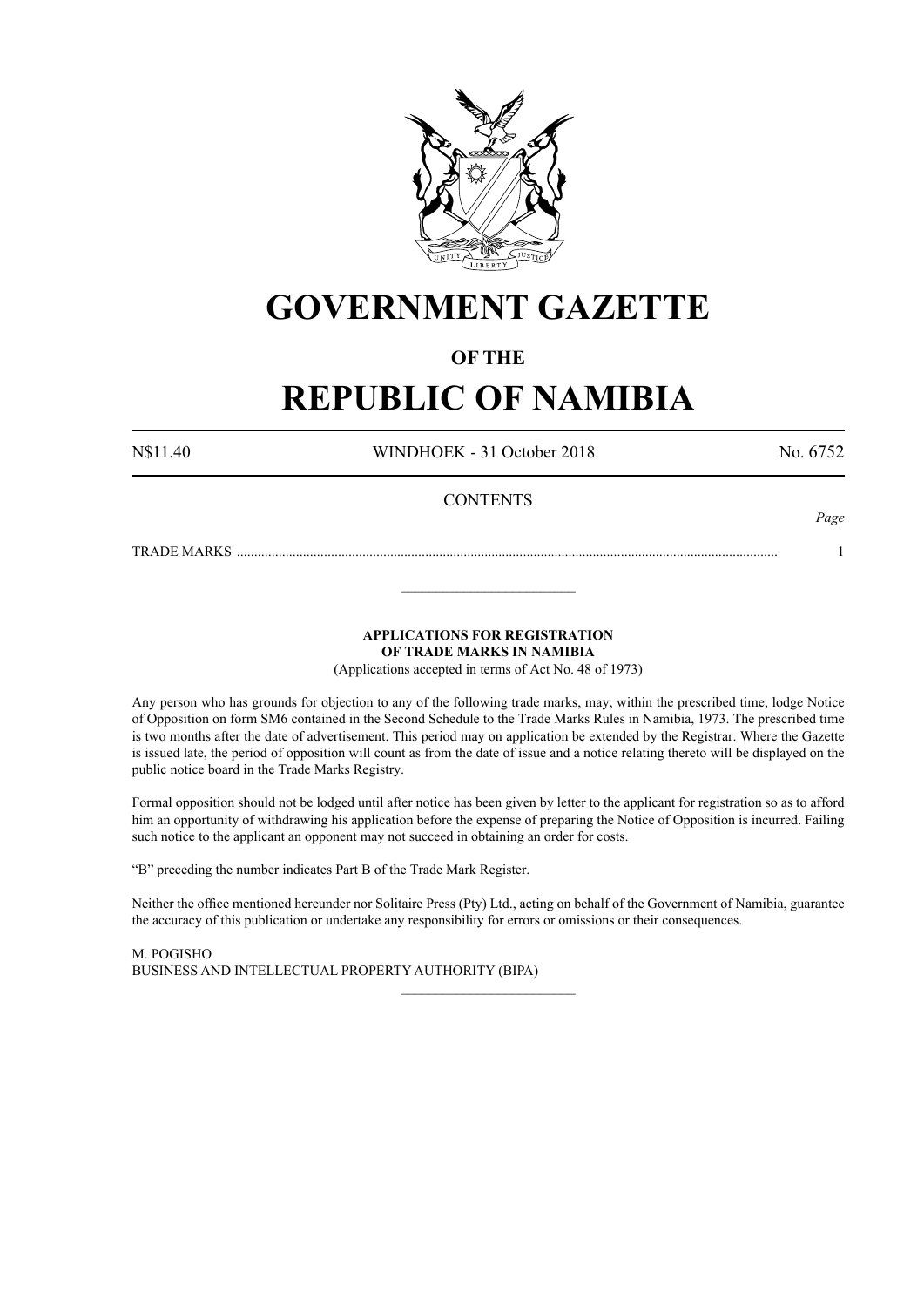2009/575 in class 1: Cement; preservatives, waterproofing and aeration materials and substances of all kinds and descriptions in the class; chemicals used in industry, science and photography, as well as in agriculture, horticulture and forestry; unprocessed artificial resins, unprocessed plastics; manures; fire extinguishing compositions; tempering and soldering preparations; chemical substances for preserving foodstuffs; tanning substances, adhesives used in industry; carbonates; goods associated with, forming part of or pertaining to all or any of the aforegoing; in the name of **AFRISAM (SOUTH AFRICA) (PTY) LTD**, of Cnr 14th Avenue & Hendrik Potgieter Road, Weltevredenpark, Republic of South Africa.

Address for service: H.D. BOSSAU & CO., 49 Feld Street, Windhoek.



Filed: 15 June 2009

Associated with: NA/T/2009/574 and NA/T/2009/577

 $\frac{1}{2}$ 

2009/577 in class 19: Quarrying materials and aggregates of all kinds and descriptions; building, refractory and construction materials of all kinds and descriptions; natural and artificial stone, sand and earth of all kinds and descriptions; cement, cement substances and preparations, cementitious products, concrete, lime, mortar, plaster, gravel, sandstone, earthenware, asbestos, clay, granite, gypsum, limestone, marble, quartz, slate, asphalt, pitch, bitumen, silica, granulated and powdered slag of all kinds and descriptions; industrial minerals of all kinds and descriptions; ready mix materials of all kinds and descriptions; joining, jointing, binding, mastic, affixing, filling and gelling substances and preparations of all kinds and descriptions; non-metallic pipes; non-metallic transportable buildings; stonemasonry; road-making materials; pipes of earthenware or cement; goods associated with; forming part of or pertaining to all or any of the aforegoing; in the name of **AFRISAM (SOUTH AFRICA) (PTY) LTD**, of Cnr 14th Avenue & Hendrik Potgieter Road, Weltevredenpark, Republic of South Africa.

Address for service: H.D. BOSSAU & CO., 49, Feld Street, Windhoek.



Filed: 15 June 2009

Associated with: NA/T/2009/580

2009/580 in class 40: Treatment of materials, milling services, crushing services, grinding services, refining services of all kinds and descriptions; services for or pertaining to all or any of the aforegoing; in the name of **AFRISAM (SOUTH AF-**

 $\overline{\phantom{a}}$  , where  $\overline{\phantom{a}}$ 

**RICA) (PTY) LTD**, of Cnr 14th Avenue & Hendrik Potgieter Road, Weltevredenpark, Republic of South Africa. Address for service: H.D. BOSSAU & CO., 49 Feld Street, Windhoek.



Filed: 15 June 2009

Associated with: NA/T/2009/582

2009/582 in class 42: Technical backup services of all kinds and descriptions; analytical and testing services of all kinds and descriptions; drilling, boring, quarrying, surveying and prospecting services of all kinds and descriptions; design, architectural and engineering services of all kinds and descriptions; supply, delivery, retail, wholesale, marketing and business services of all kinds and descriptions; services for or pertaining to all or any of the aforegoing; in the name of **AFRISAM (SOUTH AFRICA) (PTY) LTD**, of Cnr 14th Avenue & Hendrik Potgieter Road, Weltevredenpark, Republic of South Africa.

 $\frac{1}{2}$ 

Address for service: H.D. BOSSAU & CO., 49 Feld Street, Windhoek.



Filed: 15 June 2009

Associated with: NA/T/2009/575

2009/551 in class 1: Cement; preservatives, waterproofing and aeration materials and substances of all kinds and descriptions in the class; chemicals used in industry, science and photography, as well as in agriculture, horticulture and forestry; unprocessed artificial resins, unprocessed plastics; manures; fire extinguishing compositions; tempering and soldering preparations; chemical substances for preserving foodstuffs; tanning substances, adhesives used in industry; carbonates; goods associated with, forming part of or pertaining to all or any of the aforegoing; in the name of **AFRISAM (SOUTH AFRICA) (PTY) LTD**, of Cnr 14 th Avenue & Hendrik Potgieter Road, Weltevredenpark, Republic of South Africa.

 $\frac{1}{2}$ 

Address for service: H.D. BOSSAU & CO, 49 Feld Street, Windhoek.



Filed: 15 June 2009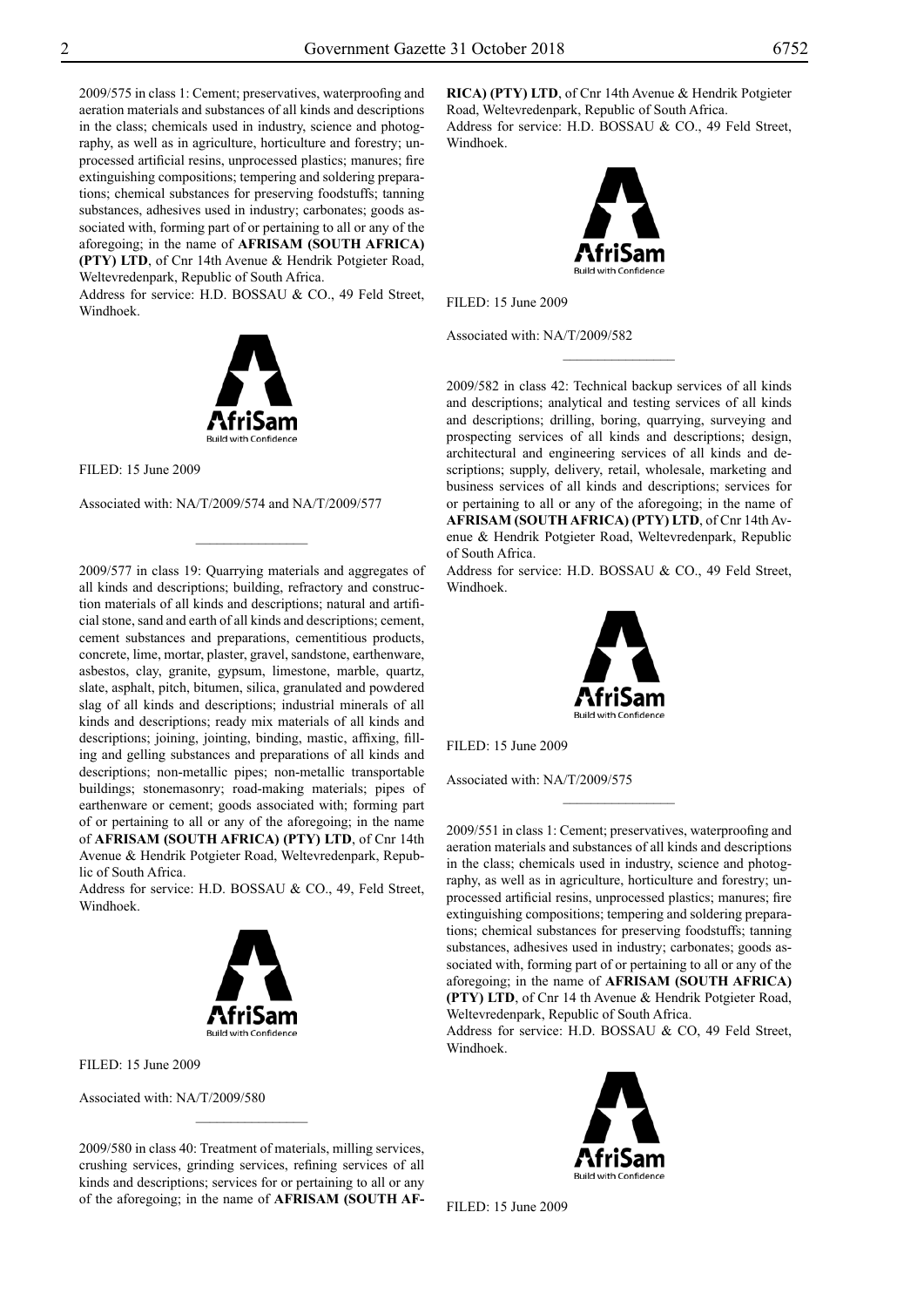The combination of the colours **"PANTONE RED 485"** and "PANTONE COOL GREY 9" as depicted on the representation accompanying the application is an essential and distinctive feature of the mark.

Associated with Application NA/T/2009/0553 and NA/T/2009/0550  $\mathcal{L}=\mathcal{L}^{\mathcal{L}}$ 

2009/553 in class 19: Quarrying materials and aggregates of all kinds and descriptions; building, refractory and construction materials of all kinds and descriptions; natural and artificial stone, sand and earth of all kinds and descriptions; cement, cement substances and preparations, cementitious products, concrete, lime, mortar, plaster, gravel, sandstone, earthenware, asbestos, clay, granite, gypsum, limestones, marble, quartz, slate, asphalt, pitch, bitumen, silica, granulated and powdered slag of all kinds and descriptions; industrial minerals of all kinds and descriptions; ready mix materials of all kinds and descriptions; joining, jointing, binding, mastic, affixing, filling and gelling substances and preparations of all kinds and descriptions; non-metallic pipes; non-metallic transportable buildings; stonemasonry; road-making materials; pipes of earthenware or cement; goods associated with, forming part of or pertaining to all or any of the aforegoing; in the name of **AFRISAM (SOUTH AFRICA) (PTY) LTD**, of Cnr 14 th Avenue & Hendrik Potgieter Road, Weltevredenpark, Republic of South Africa.

Address for service: H.D. BOSSAU & CO, 49 Feld Street, Windhoek.



FILED: 15 June 2009

The combination of the colours **"PANTONE RED 485"** and "PANTONE COOL GREY 9" as depicted on the representation accompanying the application is an essential and distinctive feature of the mark.

Associated with: NA/T/2009/556

2009/556 in class 40: Treatment of materials, milling services, crushing services, grinding services, refining services of all kinds and descriptions; services for or pertaining to all or any of the aforegoing.; in the name of **AFRISAM (SOUTH AF-RICA) (PTY) LTD**, of Cnr 14 th Avenue & Hendrik Potgieter Road, Weltevredenpark, Republic of South Africa.

Address for service: H.D. BOSSAU & CO., 49 Feld Street, Windhoek.



The combination of the colours "PANTONE RED 485" and **"PANTONE COOL GREY 9"** as depicted on the representation accompanying the application is an essential and distinctive feature of the mark.

 $\frac{1}{2}$ 

Associated with: NA/T/2009/558

2009/558 in class 42: Technical backup services of all kinds and descriptions; analytical and testing services of all kinds and descriptions; drilling, boring, quarrying, surveying and prospecting services of all kinds and descriptions; design, architectural and engineering services of all kinds and descriptions; supply, delivery, retail, wholesale, marketing and business services of all kinds and descriptions; services for or pertaining to all or any of the aforegoing; in the name of **AFRISAM (SOUTH AFRICA) (PTY) LTD**, of Cnr 14 th Avenue & Hendrik Potgieter Road, Weltevredenpark, Republic of South Africa.

Address for service: H.D. BOSSAU & CO., 49 Feld Street, Windhoek.



Filed: 15 June 2009

The combination of the colours **"PANTONE RED 485"** and "PANTONE COOL GREY 9" as depicted on the representation accompanying the application is an essential and distinctive feature of the mark.

 $\frac{1}{2}$ 

Associated with: NA/T/2009/551

2009/543 in class 1: Cement; preservatives, waterproofing and aeration materials and substances of all kinds and descriptions in the class; chemicals used in industry, science and photography, as well as in agriculture, horticulture and forestry; unprocessed artificial resins, unprocessed plastics; manures; fire extinguishing compositions; tempering and soldering preparations; chemical substances for preserving foodstuffs; tanning substances, adhesives used in industry; carbonates; goods associated with, forming part of or pertaining to all or any of the aforegoing; in the name of **AFRISAM (SOUTH AFRICA) (PTY) LTD**, of Cnr 14th Avenue & Hendrik Potgieter Road, Weltevredenpark, Republic of South Africa.

Address for service: H.D. BOSSAU & CO., 49 Feld Street, Windhoek.



Filed: 15 June 2009

Registration of this trade mark shall give no right to the exclusive use of the word **"BUILD"** separately and apart from mark.

Filed: 15 June 2009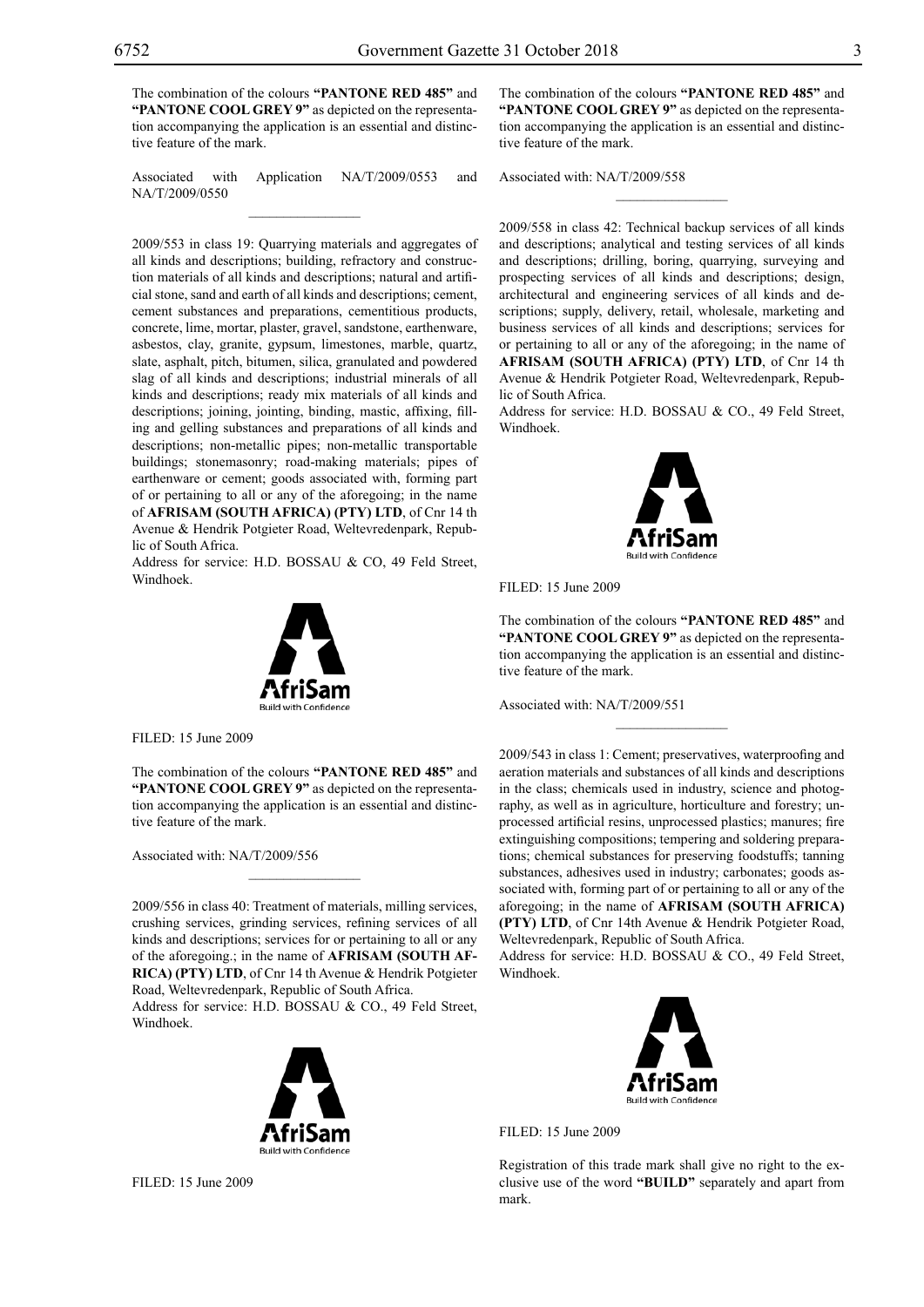"The combination of the colours **"Pantone Red 485"** and "PANTONE COOL GREY 9" as depicted on the representation accompanying the application is an essential and distinctive feature of the mark.

Associated with: NA/T/2009/545 and Associated with: NA/T/2009/542  $\frac{1}{2}$ 

2009/545 in class 19: Quarrying materials and aggregates of all kinds and descriptions; building, refractory and construction materials of all kinds and descriptions; natural and artificial stone, sand and earth of all kinds and descriptions; cement, cement substances and preparations, cementitious products, concrete, lime, mortar, plaster, gravel, sandstone, earthenware, asbestos, clay, granite, gypsum, limestone, marble, quartz, slate, asphalt, pitch, bitumen, silica, granulated and powdered slag of all kinds and descriptions; industrial minerals of all kinds and descriptions; ready mix materials of all kinds and descriptions; joining, jointing, binding, mastic, affixing, filling and gelling substances and preparations of all kinds and descriptions; non-metallic pipes; non-metallic transportable buildings; stonemasonry; road-making materials; pipes of earthenware or cement; goods associated with, forming part of or pertaining to all or any of the aforegoing; in the name of **AFRISAM (SOUTH AFRICA) (PTY) LTD**, of Cnr 14 th Avenue & Hendrik Potgieter Road, Weltevredenpark, Republic of South Africa.

Address for service: H.D. BOSSAU & CO, 49 Feld Street, Windhoek.



Filed: 15 June 2009

Registration of this trade mark shall give no right to the exclusive use of the word **"BUILD"** separately and apart from mark.

"The combination of the colours "PANTONE RED 485" and "PANTONE COOL GREY 9" as depicted on the representation accompanying the application is an essential and distinctive feature of the mark.

Associated with: NA/T/2009/548

2009/548 in class 40: Treatment of materials, milling services, crushing services, grinding services, refining services of all kinds and descriptions; services for or pertaining to all or any of the aforegoing; in the name of **AFRISAM (SOUTH AF-RICA) (PTY) LTD**, of Cnr 14 th Avenue & Hendrik Potgieter Road, Weltevredenpark, Republic of South Africa.

 $\overline{\phantom{a}}$  , where  $\overline{\phantom{a}}$ 

Address for service: H.D. BOSSAU & CO, 49 Feld Street, Windhoek.



#### Filed: 15 June 2009

Registration of this trade mark shall give no right to the exclusive use of the word **"BUILD"** separately and apart from mark.

The combination of the colours **"PANTONE RED 485"** and "PANTONE COOL GREY 9" as depicted on the representation accompanying the application is an essential and distinctive feature of the mark.

 $\frac{1}{2}$ 

Associated with: NA/T/2009/550

2009/550 in class 42: Technical backup services of all kinds and descriptions; analytical and testing services of all kinds and descriptions; drilling, boring, quarrying, surveying and prospecting services of all kinds and descriptions; design, architectural and engineering services of all kinds and descriptions; supply, delivery, retail, wholesale, marketing and business services of all kinds and descriptions; services for or pertaining to all or any of the aforegoing; in the name of **AFRISAM (SOUTH AFRICA) (PTY) LTD**, of Cnr 14 th Avenue & Hendrik Potgieter Road, Weltevredenpark, Republic of South Africa.

Address for service: H.D. BOSSAU & CO, 49 Feld Street, Windhoek.



Filed: 15 June 2009

Registration of this trade mark shall give no right to the exclusive use of the word **"BUILD"** separately and apart from mark.

The combination of the colours **"PANTONE RED 485"** and "PANTONE COOL GREY 9" as depicted on the representation accompanying the application is an essential and distinctive feature of the mark.

 $\frac{1}{2}$ 

Associated with: NA/T/2009/543

2009/583 in class 1: Cement; preservatives, waterproofing and aeration materials and substances of all kinds and descriptions in the class; chemicals used in industry, science and photography, as well as in agriculture, horticulture and forestry; unprocessed artificial resins, unprocessed plastics; manures; fire extinguishing compositions; tempering and soldering preparations; chemical substances for preserving foodstuffs; tanning substances, adhesives used in industry; carbonates; goods associated with, forming part of or pertaining to all or any of the aforegoing; in the name of **AFRISAM (SOUTH AFRICA) (PTY) LTD**, of Cnr 14th Avenue & Hendrik Potgieter Road, Weltevredenpark, Republic of South Africa.

Address for service: H.D. BOSSAU & CO., 49 Feld Street, Windhoek.